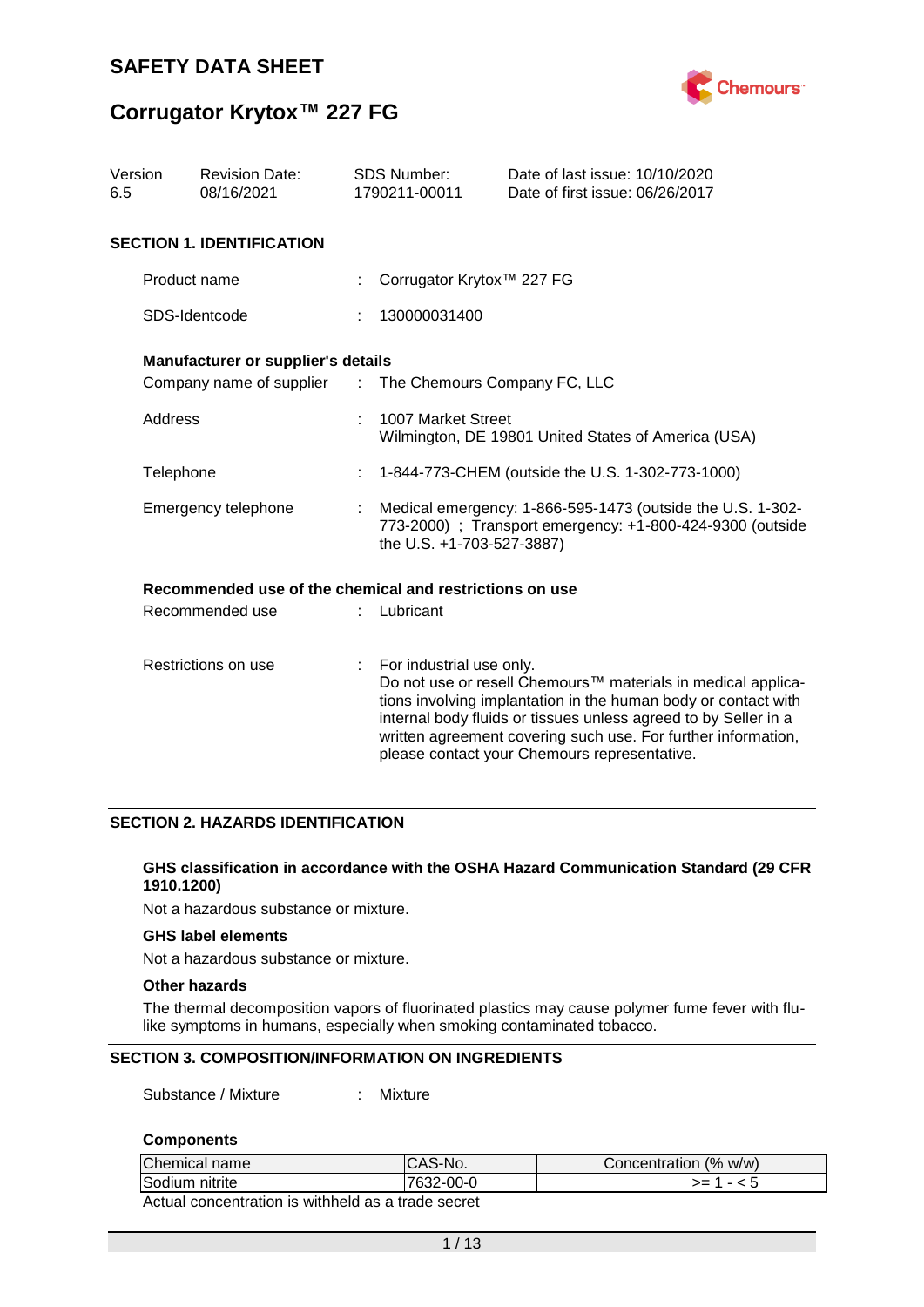

| Version<br>6.5 |                         | <b>Revision Date:</b><br>08/16/2021                    |    | SDS Number:<br>1790211-00011                                                                                    | Date of last issue: 10/10/2020<br>Date of first issue: 06/26/2017                                                                                    |  |
|----------------|-------------------------|--------------------------------------------------------|----|-----------------------------------------------------------------------------------------------------------------|------------------------------------------------------------------------------------------------------------------------------------------------------|--|
|                |                         |                                                        |    |                                                                                                                 |                                                                                                                                                      |  |
|                |                         | <b>SECTION 4. FIRST AID MEASURES</b>                   |    |                                                                                                                 |                                                                                                                                                      |  |
|                | If inhaled              |                                                        |    | If inhaled, remove to fresh air.                                                                                | Get medical attention if symptoms occur.                                                                                                             |  |
|                | In case of skin contact |                                                        | ÷. | Wash with water and soap as a precaution.<br>Get medical attention if symptoms occur.                           |                                                                                                                                                      |  |
|                |                         | In case of eye contact                                 |    |                                                                                                                 | Flush eyes with water as a precaution.<br>Get medical attention if irritation develops and persists.                                                 |  |
|                | If swallowed            |                                                        |    | Rinse mouth thoroughly with water.                                                                              | If swallowed, DO NOT induce vomiting.<br>Get medical attention if symptoms occur.                                                                    |  |
|                | delayed                 | Most important symptoms<br>and effects, both acute and |    | Irritation<br>Lung edema<br><b>Blurred vision</b><br><b>Discomfort</b><br>Lachrymation<br>Irritation<br>Redness | Inhalation may provoke the following symptoms:<br>Eye contact may provoke the following symptoms<br>Skin contact may provoke the following symptoms: |  |
|                |                         | Protection of first-aiders                             |    |                                                                                                                 | No special precautions are necessary for first aid responders.                                                                                       |  |
|                |                         | Notes to physician                                     |    |                                                                                                                 | Treat symptomatically and supportively.                                                                                                              |  |

### **SECTION 5. FIRE-FIGHTING MEASURES**

| Suitable extinguishing media :           |    | Not applicable<br>Will not burn                                                                                                                                         |
|------------------------------------------|----|-------------------------------------------------------------------------------------------------------------------------------------------------------------------------|
| Unsuitable extinguishing<br>media        | t. | Not applicable<br>Will not burn                                                                                                                                         |
| Specific hazards during fire<br>fighting | ÷. | Exposure to combustion products may be a hazard to health.                                                                                                              |
| Hazardous combustion prod-<br>ucts       |    | Hydrogen fluoride<br>carbonyl fluoride<br>potentially toxic fluorinated compounds<br>aerosolized particulates<br>Carbon oxides<br>Nitrogen oxides (NOx)<br>Metal oxides |
| Specific extinguishing meth-<br>ods      | t. | Use extinguishing measures that are appropriate to local cir-<br>cumstances and the surrounding environment.<br>Use water spray to cool unopened containers.            |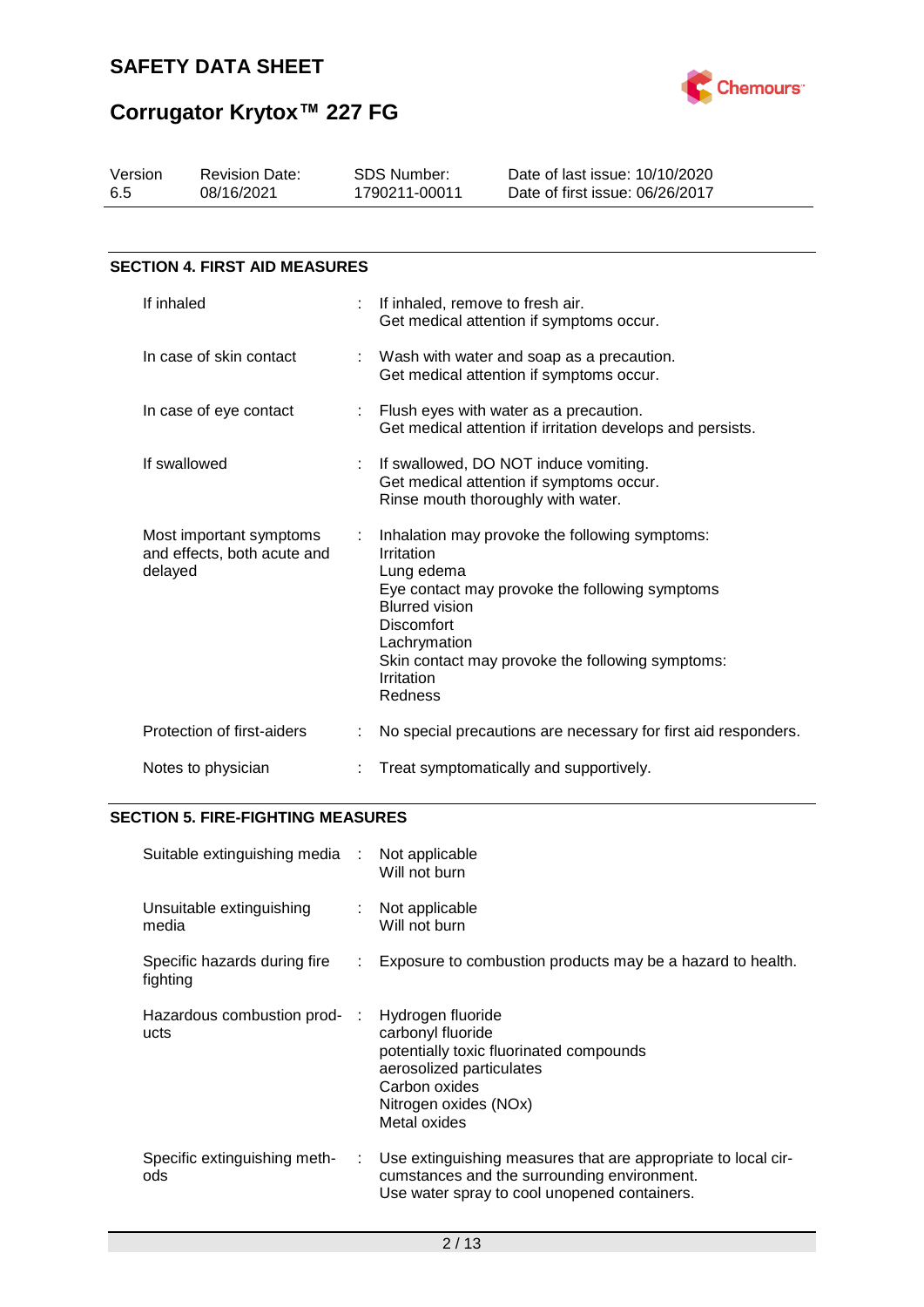

| Version<br>6.5 | <b>Revision Date:</b><br>08/16/2021                                             | <b>SDS Number:</b><br>1790211-00011                       | Date of last issue: 10/10/2020<br>Date of first issue: 06/26/2017                                                                                                                                                                                                                                                                                                                                                                                                                                                                                                                                                        |
|----------------|---------------------------------------------------------------------------------|-----------------------------------------------------------|--------------------------------------------------------------------------------------------------------------------------------------------------------------------------------------------------------------------------------------------------------------------------------------------------------------------------------------------------------------------------------------------------------------------------------------------------------------------------------------------------------------------------------------------------------------------------------------------------------------------------|
|                | Special protective equipment :                                                  | SO.<br>Evacuate area.                                     | Remove undamaged containers from fire area if it is safe to do<br>Wear self-contained breathing apparatus for firefighting if                                                                                                                                                                                                                                                                                                                                                                                                                                                                                            |
|                | for fire-fighters                                                               | necessary.                                                | Use personal protective equipment.                                                                                                                                                                                                                                                                                                                                                                                                                                                                                                                                                                                       |
|                | <b>SECTION 6. ACCIDENTAL RELEASE MEASURES</b>                                   |                                                           |                                                                                                                                                                                                                                                                                                                                                                                                                                                                                                                                                                                                                          |
|                | Personal precautions, protec- :<br>tive equipment and emer-<br>gency procedures |                                                           | Follow safe handling advice (see section 7) and personal pro-<br>tective equipment recommendations (see section 8).                                                                                                                                                                                                                                                                                                                                                                                                                                                                                                      |
|                | Environmental precautions                                                       | Avoid release to the environment.<br>cannot be contained. | Prevent further leakage or spillage if safe to do so.<br>Retain and dispose of contaminated wash water.<br>Local authorities should be advised if significant spillages                                                                                                                                                                                                                                                                                                                                                                                                                                                  |
|                | Methods and materials for<br>containment and cleaning up                        | bent.<br>which regulations are applicable.                | Soak up with inert absorbent material.<br>For large spills, provide diking or other appropriate contain-<br>ment to keep material from spreading. If diked material can be<br>pumped, store recovered material in appropriate container.<br>Clean up remaining materials from spill with suitable absor-<br>Local or national regulations may apply to releases and dispo-<br>sal of this material, as well as those materials and items em-<br>ployed in the cleanup of releases. You will need to determine<br>Sections 13 and 15 of this SDS provide information regarding<br>certain local or national requirements. |

## **SECTION 7. HANDLING AND STORAGE**

| <b>Technical measures</b>                     | : See Engineering measures under EXPOSURE<br>CONTROLS/PERSONAL PROTECTION section.                                                                                                                                         |
|-----------------------------------------------|----------------------------------------------------------------------------------------------------------------------------------------------------------------------------------------------------------------------------|
| Local/Total ventilation                       | : Use only with adequate ventilation.                                                                                                                                                                                      |
| Advice on safe handling                       | Handle in accordance with good industrial hygiene and safety<br>practice, based on the results of the workplace exposure as-<br>sessment<br>Take care to prevent spills, waste and minimize release to the<br>environment. |
| Conditions for safe storage                   | : Keep in properly labeled containers.<br>Store in accordance with the particular national regulations.                                                                                                                    |
| Materials to avoid                            | No special restrictions on storage with other products.                                                                                                                                                                    |
| Further information on stor-<br>age stability | No decomposition if stored and applied as directed.                                                                                                                                                                        |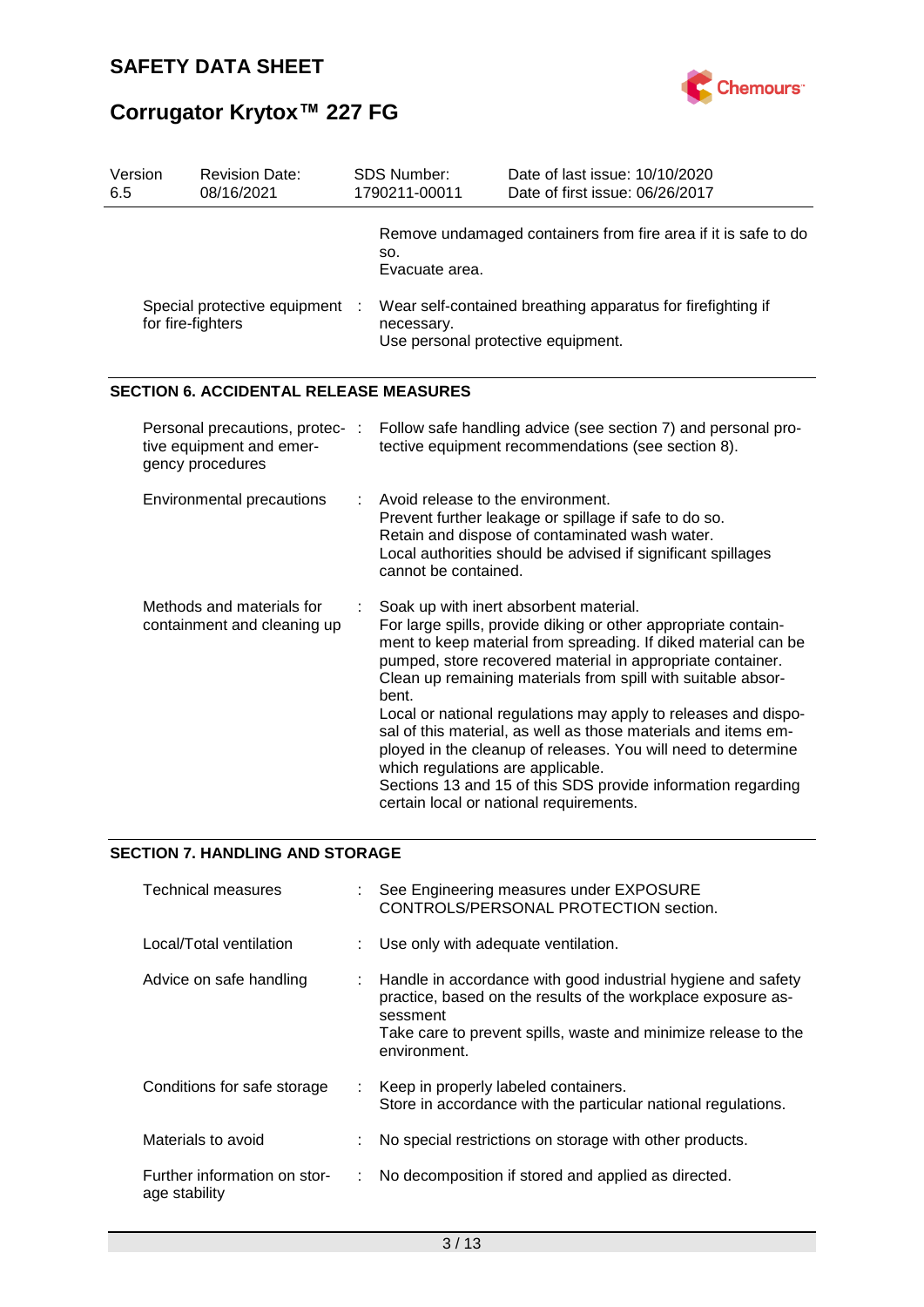

| Version | <b>Revision Date:</b> | SDS Number:   | Date of last issue: 10/10/2020  |
|---------|-----------------------|---------------|---------------------------------|
| 6.5     | 08/16/2021            | 1790211-00011 | Date of first issue: 06/26/2017 |

### **SECTION 8. EXPOSURE CONTROLS/PERSONAL PROTECTION**

### **Ingredients with workplace control parameters**

Contains no substances with occupational exposure limit values.

#### **Occupational exposure limits of decomposition products**

| Components          | CAS-No.   | Value type<br>(Form of<br>exposure) | Control parame-<br>ters / Permissible<br>concentration | <b>Basis</b>     |
|---------------------|-----------|-------------------------------------|--------------------------------------------------------|------------------|
| Hydrofluoric acid   | 7664-39-3 | <b>TWA</b>                          | $0.5$ ppm<br>(Fluorine)                                | <b>ACGIH</b>     |
|                     |           | $\overline{\text{c}}$               | 2 ppm<br>(Fluorine)                                    | <b>ACGIH</b>     |
|                     |           | $\overline{C}$                      | 6 ppm<br>$5 \text{ mg/m}^3$                            | <b>NIOSH REL</b> |
|                     |           | <b>TWA</b>                          | 3 ppm<br>$2.5$ mg/m <sup>3</sup>                       | <b>NIOSH REL</b> |
|                     |           | <b>TWA</b>                          | 3 ppm                                                  | OSHA Z-2         |
| Carbonyl difluoride | 353-50-4  | <b>TWA</b>                          | 2 ppm                                                  | <b>ACGIH</b>     |
|                     |           | <b>STEL</b>                         | 5 ppm                                                  | <b>ACGIH</b>     |
|                     |           | <b>TWA</b>                          | 2 ppm<br>$5 \text{ mg/m}^3$                            | <b>NIOSH REL</b> |
|                     |           | <b>ST</b>                           | 5 ppm<br>$15$ mg/m <sup>3</sup>                        | <b>NIOSH REL</b> |
| Carbon dioxide      | 124-38-9  | <b>TWA</b>                          | 5,000 ppm                                              | <b>ACGIH</b>     |
|                     |           | <b>STEL</b>                         | 30,000 ppm                                             | <b>ACGIH</b>     |
|                     |           | <b>TWA</b>                          | 5,000 ppm<br>9,000 mg/m <sup>3</sup>                   | <b>NIOSH REL</b> |
|                     |           | <b>ST</b>                           | 30,000 ppm<br>54,000 mg/m <sup>3</sup>                 | <b>NIOSH REL</b> |
|                     |           | <b>TWA</b>                          | 5,000 ppm<br>$9,000$ mg/m <sup>3</sup>                 | OSHA Z-1         |
| Carbon monoxide     | 630-08-0  | <b>TWA</b>                          | 25 ppm                                                 | <b>ACGIH</b>     |
|                     |           | <b>TWA</b>                          | 35 ppm<br>40 mg/m <sup>3</sup>                         | <b>NIOSH REL</b> |
|                     |           | $\overline{\text{c}}$               | 200 ppm<br>229 mg/m <sup>3</sup>                       | <b>NIOSH REL</b> |
|                     |           | <b>TWA</b>                          | 50 ppm<br>55 mg/m <sup>3</sup>                         | OSHA Z-1         |

**Engineering measures** : Processing may form hazardous compounds (see section 10). Ensure adequate ventilation, especially in confined areas.

Minimize workplace exposure concentrations.

### **Personal protective equipment**

Respiratory protection : General and local exhaust ventilation is recommended to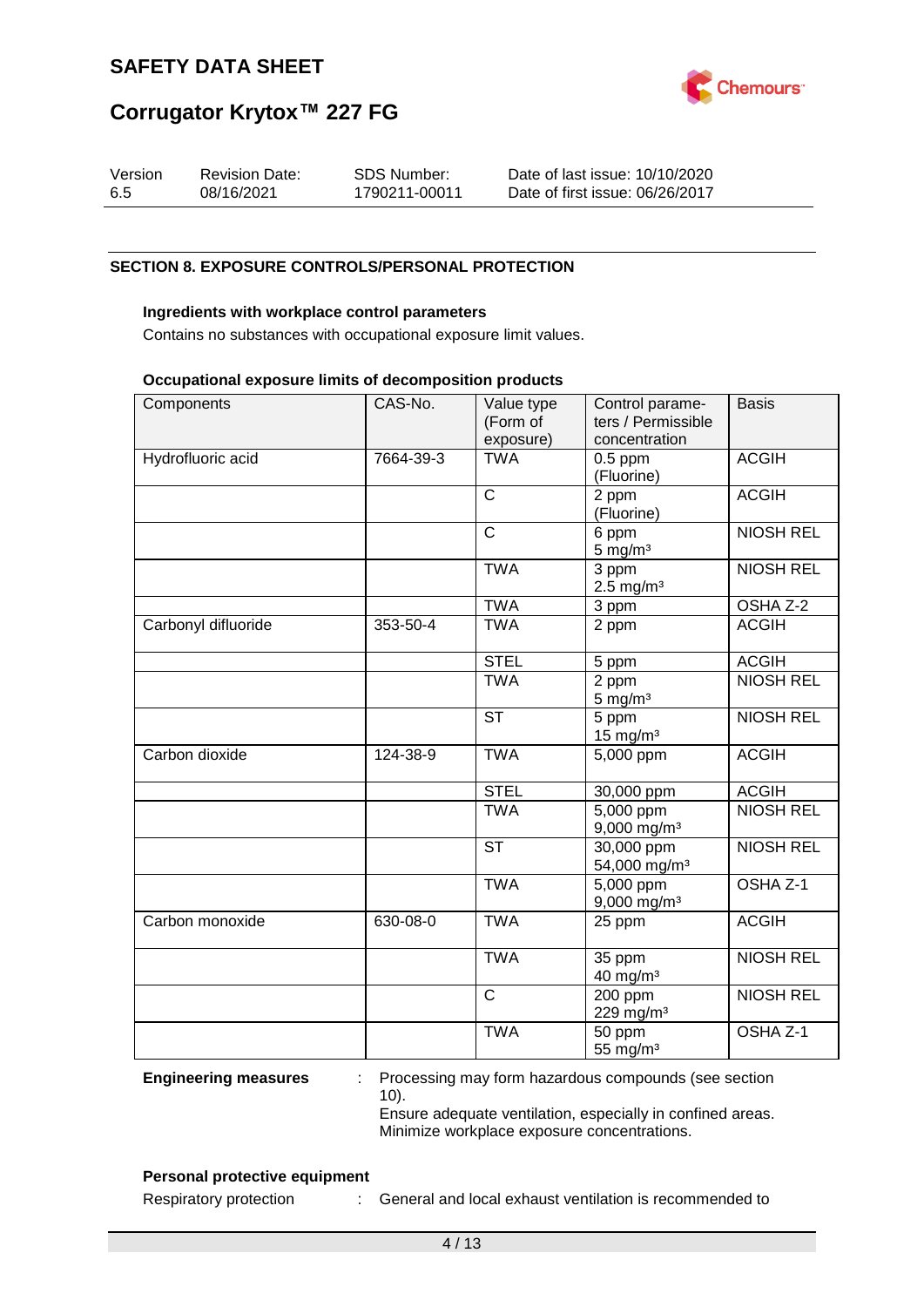

| Version<br>6.5 | <b>Revision Date:</b><br>08/16/2021 | <b>SDS Number:</b><br>1790211-00011 | Date of last issue: 10/10/2020<br>Date of first issue: 06/26/2017                                                                                                                                                                                                                                                                                                                                                                                                                                                                                                                                                              |
|----------------|-------------------------------------|-------------------------------------|--------------------------------------------------------------------------------------------------------------------------------------------------------------------------------------------------------------------------------------------------------------------------------------------------------------------------------------------------------------------------------------------------------------------------------------------------------------------------------------------------------------------------------------------------------------------------------------------------------------------------------|
|                |                                     | protection.                         | maintain vapor exposures below recommended limits. Where<br>concentrations are above recommended limits or are<br>unknown, appropriate respiratory protection should be worn.<br>Follow OSHA respirator regulations (29 CFR 1910.134) and<br>use NIOSH/MSHA approved respirators. Protection provided<br>by air purifying respirators against exposure to any hazar-<br>dous chemical is limited. Use a positive pressure air supplied<br>respirator if there is any potential for uncontrolled release,<br>exposure levels are unknown, or any other circumstance<br>where air purifying respirators may not provide adequate |
|                | Hand protection                     |                                     |                                                                                                                                                                                                                                                                                                                                                                                                                                                                                                                                                                                                                                |
|                | Remarks                             |                                     | Wash hands before breaks and at the end of workday.                                                                                                                                                                                                                                                                                                                                                                                                                                                                                                                                                                            |
|                | Eye protection                      | Safety glasses                      | Wear the following personal protective equipment:                                                                                                                                                                                                                                                                                                                                                                                                                                                                                                                                                                              |
|                | Skin and body protection            |                                     | Skin should be washed after contact.                                                                                                                                                                                                                                                                                                                                                                                                                                                                                                                                                                                           |
|                | Hygiene measures                    | king place.                         | If exposure to chemical is likely during typical use, provide<br>eye flushing systems and safety showers close to the wor-<br>When using do not eat, drink or smoke.<br>Wash contaminated clothing before re-use.                                                                                                                                                                                                                                                                                                                                                                                                              |

### **SECTION 9. PHYSICAL AND CHEMICAL PROPERTIES**

| Appearance                                                     | ۰  | Grease            |
|----------------------------------------------------------------|----|-------------------|
| Color                                                          | t. | white             |
| Odor                                                           | t. | odorless          |
| <b>Odor Threshold</b>                                          | t. | No data available |
| рH                                                             |    | : 7               |
| Melting point/freezing point                                   | t. | 608 °F / 320 °C   |
| Initial boiling point and boiling : No data available<br>range |    |                   |
| Flash point                                                    | ÷  | Not applicable    |
| Evaporation rate                                               | ÷  | Not applicable    |
| Flammability (solid, gas)                                      | t. | Will not burn     |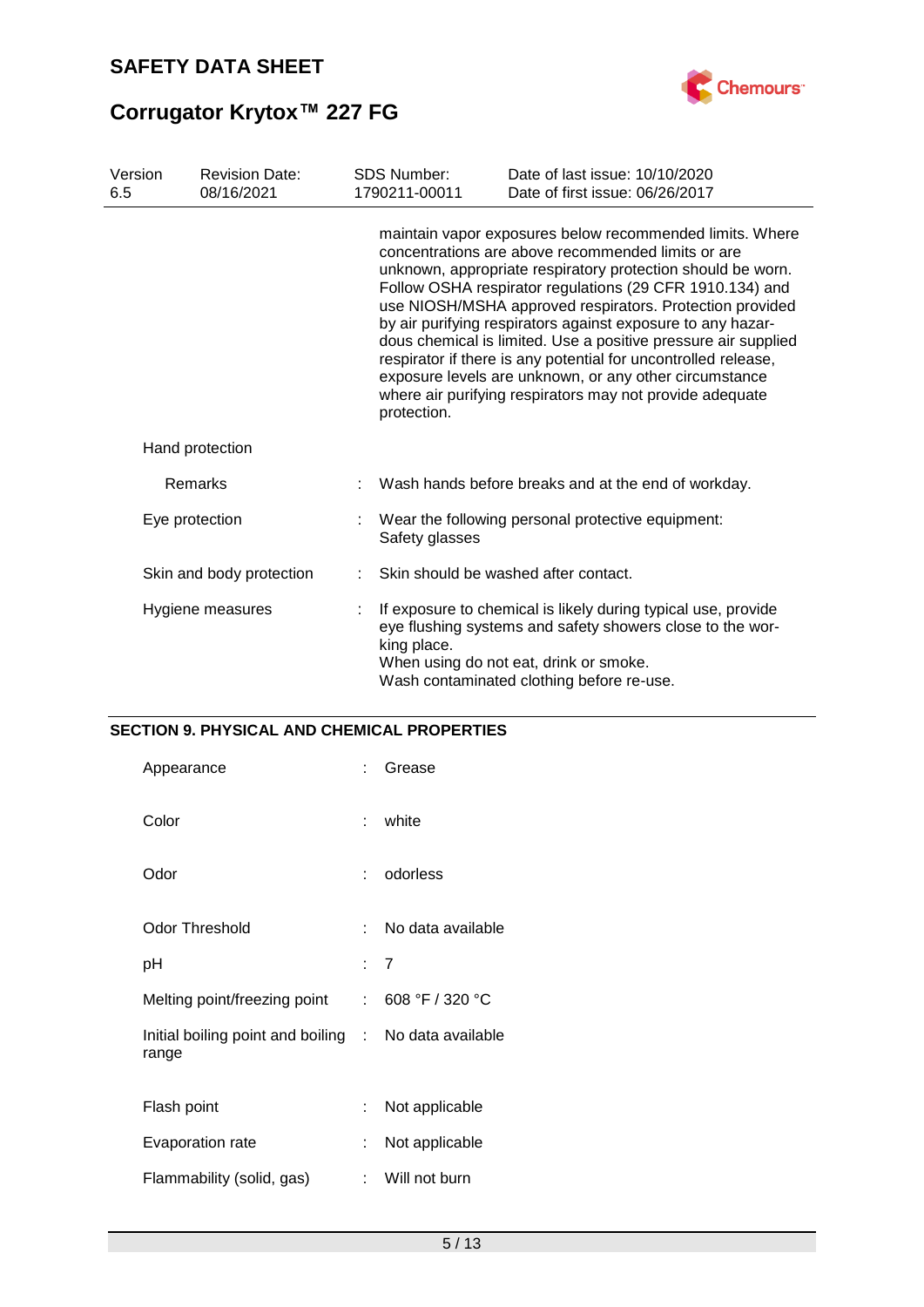

# **Corrugator Krytox™ 227 FG**

| Version<br>6.5 |                 | <b>Revision Date:</b><br>08/16/2021                 |   | <b>SDS Number:</b><br>1790211-00011 | Date of last issue: 10/10/2020<br>Date of first issue: 06/26/2017 |
|----------------|-----------------|-----------------------------------------------------|---|-------------------------------------|-------------------------------------------------------------------|
|                |                 | Upper explosion limit / Upper<br>flammability limit | ÷ | No data available                   |                                                                   |
|                |                 | Lower explosion limit / Lower<br>flammability limit | ÷ | No data available                   |                                                                   |
|                |                 | Vapor pressure                                      |   | Not applicable                      |                                                                   |
|                |                 | Relative vapor density                              |   | Not applicable                      |                                                                   |
|                |                 | Relative density                                    |   | 1.89 - 1.93 (75 °F / 24 °C)         |                                                                   |
|                | Solubility(ies) | Water solubility                                    |   | insoluble                           |                                                                   |
|                | octanol/water   | Partition coefficient: n-                           |   | Not applicable                      |                                                                   |
|                |                 | Autoignition temperature                            | ÷ | No data available                   |                                                                   |
|                |                 | Decomposition temperature                           |   | 608 °F / 320 °C                     |                                                                   |
|                | Viscosity       | Viscosity, kinematic                                |   | Not applicable                      |                                                                   |
|                |                 | <b>Explosive properties</b>                         | ÷ | Not explosive                       |                                                                   |
|                |                 | Oxidizing properties                                |   |                                     | The substance or mixture is not classified as oxidizing.          |
|                | Particle size   |                                                     |   | No data available                   |                                                                   |

### **SECTION 10. STABILITY AND REACTIVITY**

| Reactivity                              |  | : Not classified as a reactivity hazard.                                                                      |  |  |
|-----------------------------------------|--|---------------------------------------------------------------------------------------------------------------|--|--|
| Chemical stability                      |  | Stable under normal conditions.                                                                               |  |  |
| tions                                   |  | Possibility of hazardous reac- : Hazardous decomposition products will be formed at elevated<br>temperatures. |  |  |
| Conditions to avoid                     |  | $\therefore$ None known.                                                                                      |  |  |
| Incompatible materials                  |  | None.                                                                                                         |  |  |
| <b>Hazardous decomposition products</b> |  |                                                                                                               |  |  |
| Thermal decomposition                   |  | : Hydrofluoric acid<br>Carbonyl difluoride                                                                    |  |  |

Carbon dioxide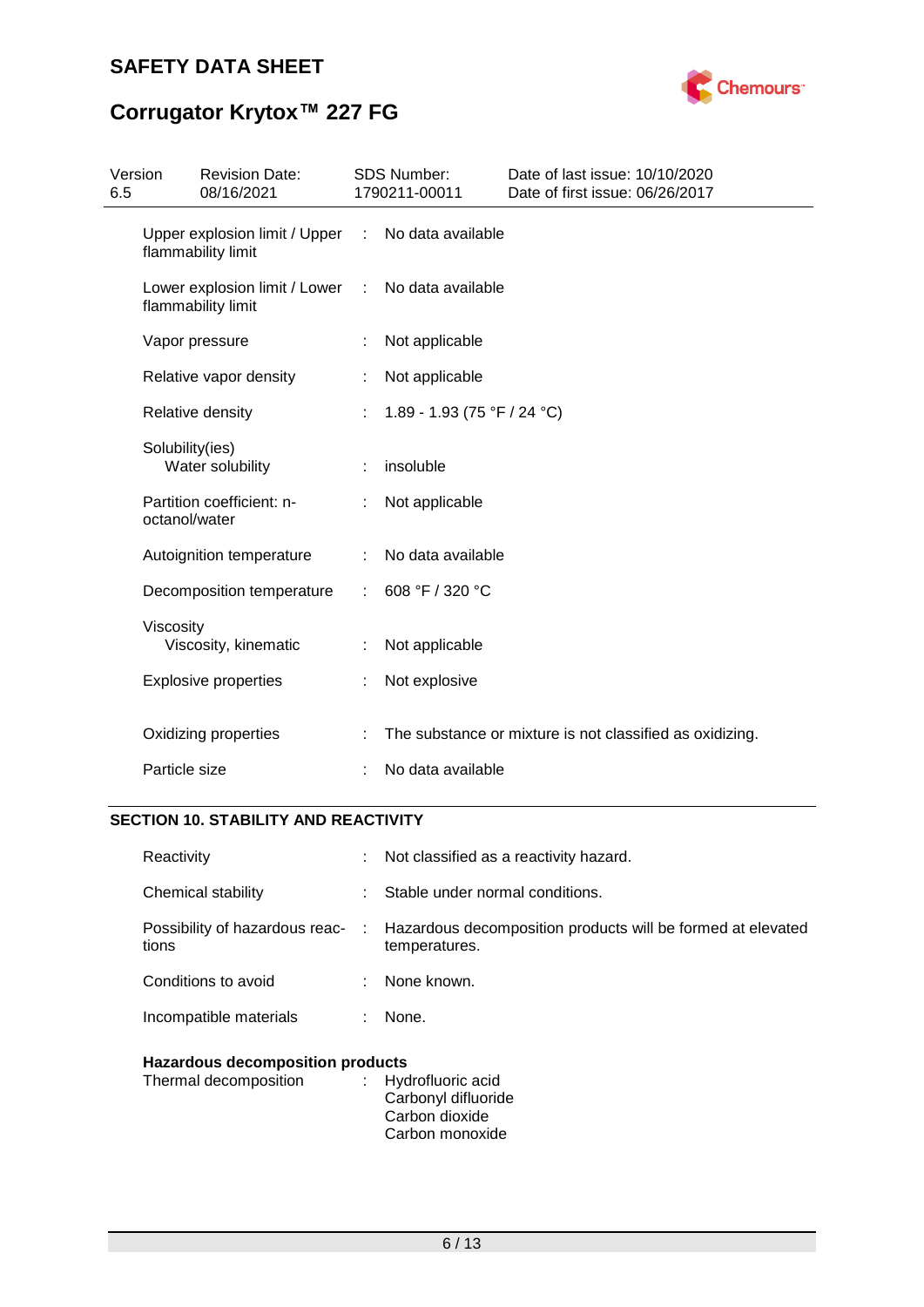

# **Corrugator Krytox™ 227 FG**

| Version<br>6.5  | <b>Revision Date:</b><br>08/16/2021                                                | <b>SDS Number:</b><br>1790211-00011                                            | Date of last issue: 10/10/2020<br>Date of first issue: 06/26/2017 |
|-----------------|------------------------------------------------------------------------------------|--------------------------------------------------------------------------------|-------------------------------------------------------------------|
|                 | <b>SECTION 11. TOXICOLOGICAL INFORMATION</b>                                       |                                                                                |                                                                   |
| Ingestion       | Information on likely routes of exposure<br>Skin contact<br>Eye contact            |                                                                                |                                                                   |
|                 | <b>Acute toxicity</b>                                                              |                                                                                |                                                                   |
|                 | Not classified based on available information.                                     |                                                                                |                                                                   |
| <b>Product:</b> |                                                                                    |                                                                                |                                                                   |
|                 | Acute oral toxicity                                                                | icity                                                                          | Assessment: The substance or mixture has no acute oral tox-       |
|                 | Acute inhalation toxicity                                                          | Exposure time: 4 h<br>Test atmosphere: dust/mist<br>Method: Calculation method | Acute toxicity estimate: > 200 mg/l                               |
|                 | Components:                                                                        |                                                                                |                                                                   |
|                 | Sodium nitrite:                                                                    |                                                                                |                                                                   |
|                 | Acute oral toxicity                                                                | LD50 (Rat): 180 mg/kg                                                          |                                                                   |
|                 | Acute inhalation toxicity                                                          | LC50 (Rat): 5.5 mg/l<br>Exposure time: 4 h<br>Test atmosphere: dust/mist       |                                                                   |
|                 | <b>Skin corrosion/irritation</b><br>Not classified based on available information. |                                                                                |                                                                   |
|                 | <b>Components:</b>                                                                 |                                                                                |                                                                   |

### **Sodium nitrite:**

| Species | : Rabbit                  |
|---------|---------------------------|
| Method  | : OECD Test Guideline 404 |
| Result  | : No skin irritation      |

### **Serious eye damage/eye irritation**

Not classified based on available information.

### **Components:**

### **Sodium nitrite:**

| <b>Species</b> | : Rabbit                                       |
|----------------|------------------------------------------------|
| Result         | : Irritation to eyes, reversing within 21 days |
| Method         | : OECD Test Guideline 405                      |

### **Respiratory or skin sensitization**

### **Skin sensitization**

Not classified based on available information.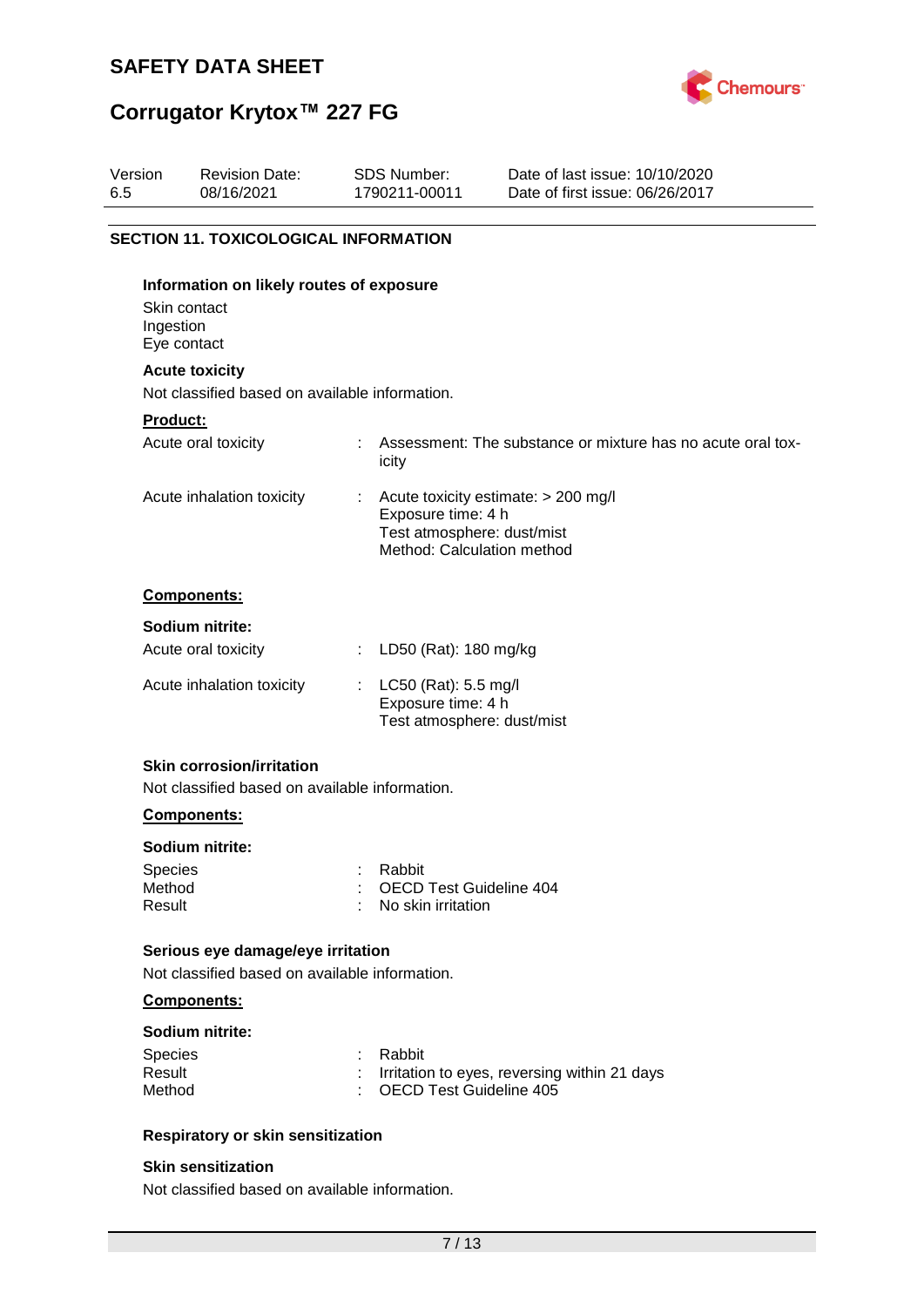

# **Corrugator Krytox™ 227 FG**

| Version<br>6.5 |                                                                       | <b>Revision Date:</b><br>08/16/2021                                                |    | <b>SDS Number:</b><br>1790211-00011                      | Date of last issue: 10/10/2020<br>Date of first issue: 06/26/2017                                                                           |
|----------------|-----------------------------------------------------------------------|------------------------------------------------------------------------------------|----|----------------------------------------------------------|---------------------------------------------------------------------------------------------------------------------------------------------|
|                |                                                                       | <b>Respiratory sensitization</b><br>Not classified based on available information. |    |                                                          |                                                                                                                                             |
|                | <b>Germ cell mutagenicity</b>                                         |                                                                                    |    |                                                          |                                                                                                                                             |
|                |                                                                       | Not classified based on available information.                                     |    |                                                          |                                                                                                                                             |
|                | Components:                                                           |                                                                                    |    |                                                          |                                                                                                                                             |
|                | Sodium nitrite:                                                       |                                                                                    |    |                                                          |                                                                                                                                             |
|                | Genotoxicity in vitro                                                 |                                                                                    | ÷. | Result: positive                                         | Test Type: Bacterial reverse mutation assay (AMES)                                                                                          |
|                |                                                                       |                                                                                    |    | Result: positive                                         | Test Type: In vitro mammalian cell gene mutation test                                                                                       |
|                | Genotoxicity in vivo                                                  |                                                                                    |    | cytogenetic assay)<br>Species: Mouse<br>Result: negative | Test Type: Mammalian erythrocyte micronucleus test (in vivo<br>Application Route: Intraperitoneal injection                                 |
|                |                                                                       |                                                                                    |    | cytogenetic assay)<br>Species: Rat<br>Result: negative   | Test Type: Mammalian erythrocyte micronucleus test (in vivo<br>Application Route: Intraperitoneal injection                                 |
|                | Carcinogenicity                                                       | Not classified based on available information.                                     |    |                                                          |                                                                                                                                             |
|                | <b>Components:</b>                                                    |                                                                                    |    |                                                          |                                                                                                                                             |
|                | Sodium nitrite:                                                       |                                                                                    |    |                                                          |                                                                                                                                             |
|                | <b>Species</b><br><b>Application Route</b><br>Exposure time<br>Result |                                                                                    |    | Rat<br>Ingestion<br>2 Years<br>negative                  |                                                                                                                                             |
|                | <b>IARC</b>                                                           | Sodium nitrite                                                                     |    | Group 2A: Probably carcinogenic to humans                | 7632-00-0<br>(nitrite (ingested) under conditions that result in endogenous nitrosation)                                                    |
|                | <b>OSHA</b>                                                           |                                                                                    |    | on OSHA's list of regulated carcinogens.                 | No component of this product present at levels greater than or equal to 0.1% is                                                             |
|                | <b>NTP</b>                                                            |                                                                                    |    |                                                          | No ingredient of this product present at levels greater than or equal to 0.1% is<br>identified as a known or anticipated carcinogen by NTP. |
|                | <b>Reproductive toxicity</b>                                          | Not classified based on available information.                                     |    |                                                          |                                                                                                                                             |
|                | Components:                                                           |                                                                                    |    |                                                          |                                                                                                                                             |
|                | Sodium nitrite:                                                       |                                                                                    |    |                                                          |                                                                                                                                             |
|                | Effects on fertility                                                  |                                                                                    |    |                                                          | Test Type: Two-generation reproduction toxicity study                                                                                       |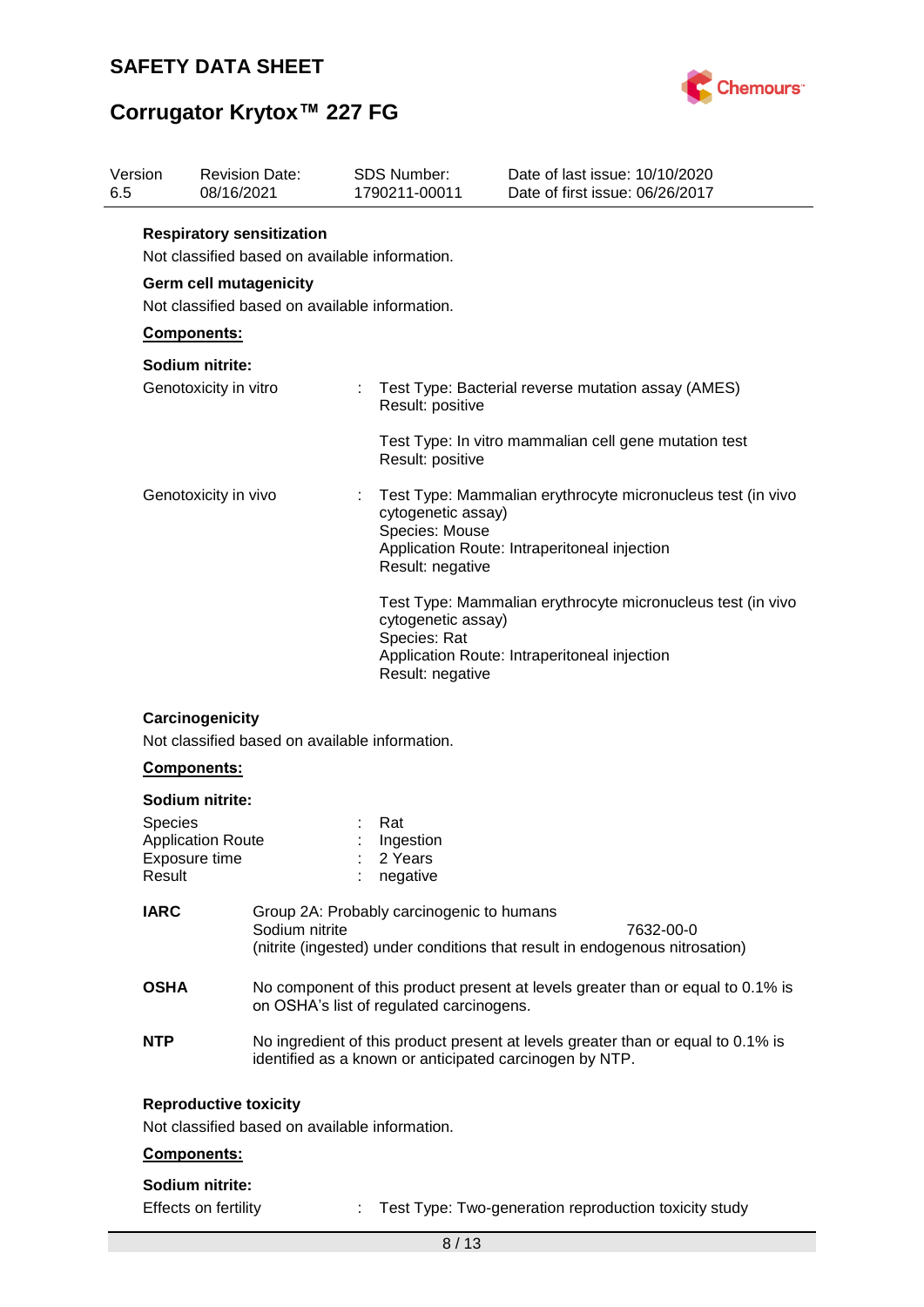Version



Date of last issue: 10/10/2020

# **Corrugator Krytox™ 227 FG**

Revision Date:

| 08/16/2021                                                                      | 1790211-00011                                                      | Date of first issue: 06/26/2017                           |
|---------------------------------------------------------------------------------|--------------------------------------------------------------------|-----------------------------------------------------------|
|                                                                                 | Species: Mouse<br>Application Route: Ingestion<br>Result: negative |                                                           |
| Effects on fetal development                                                    | Species: Rat<br>Application Route: Ingestion<br>Result: negative   | Test Type: Embryo-fetal development                       |
| <b>STOT-single exposure</b><br>Not classified based on available information.   |                                                                    |                                                           |
| <b>STOT-repeated exposure</b><br>Not classified based on available information. |                                                                    |                                                           |
| <b>Repeated dose toxicity</b>                                                   |                                                                    |                                                           |
| <b>Components:</b>                                                              |                                                                    |                                                           |
| Sodium nitrite:                                                                 |                                                                    |                                                           |
| <b>Species</b><br><b>NOAEL</b>                                                  | Rat                                                                |                                                           |
|                                                                                 | 10 mg/kg<br>Ingestion                                              |                                                           |
|                                                                                 | 2y                                                                 |                                                           |
| <b>Application Route</b><br>Exposure time                                       |                                                                    |                                                           |
| <b>Aspiration toxicity</b><br>Not classified based on available information.    |                                                                    |                                                           |
| <b>SECTION 12. ECOLOGICAL INFORMATION</b>                                       |                                                                    |                                                           |
| <b>Ecotoxicity</b>                                                              |                                                                    |                                                           |
| Components:                                                                     |                                                                    |                                                           |
| Sodium nitrite:                                                                 |                                                                    |                                                           |
| Toxicity to fish                                                                | Exposure time: 96 h                                                | LC50 (Oncorhynchus mykiss (rainbow trout)): 0.54 mg/l     |
| Toxicity to daphnia and other :                                                 |                                                                    | EC50 (Daphnia magna (Water flea)): 15.4 mg/l              |
| aquatic invertebrates                                                           | Exposure time: 48 h<br>Method: OECD Test Guideline 202             |                                                           |
| Toxicity to algae/aquatic                                                       |                                                                    | EC50 (Scenedesmus capricornutum (fresh water algae)): >   |
| plants                                                                          | 100 mg/l<br>Exposure time: 72 h<br>Method: OECD Test Guideline 201 |                                                           |
|                                                                                 |                                                                    |                                                           |
|                                                                                 | mg/l                                                               |                                                           |
|                                                                                 | Exposure time: 72 h<br>Method: OECD Test Guideline 201             | NOEC (Scenedesmus capricornutum (fresh water algae)): 100 |

SDS Number: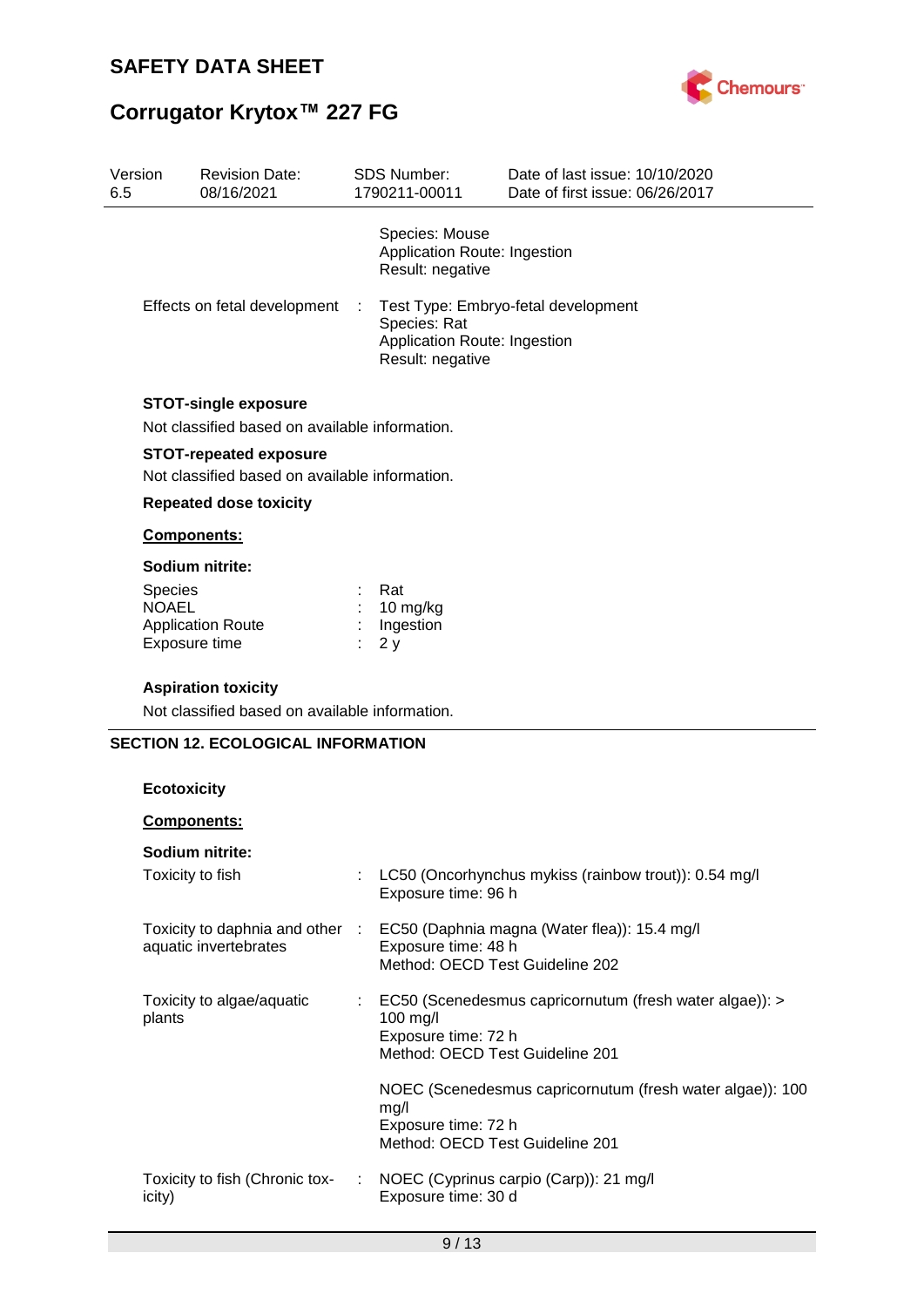

# **Corrugator Krytox™ 227 FG**

| Version<br>6.5 | <b>Revision Date:</b><br>08/16/2021                              | <b>SDS Number:</b><br>1790211-00011                     | Date of last issue: 10/10/2020<br>Date of first issue: 06/26/2017 |
|----------------|------------------------------------------------------------------|---------------------------------------------------------|-------------------------------------------------------------------|
|                |                                                                  | Method: OECD Test Guideline 210                         |                                                                   |
| ic toxicity)   | Toxicity to daphnia and other :<br>aquatic invertebrates (Chron- | NOEC (Penaeid Shrimp): 9.86 mg/l<br>Exposure time: 80 d |                                                                   |
|                | Toxicity to microorganisms                                       | : EC50: 281 mg/l<br>Exposure time: 48 h                 |                                                                   |
|                | <b>Persistence and degradability</b><br>No data available        |                                                         |                                                                   |
|                | <b>Bioaccumulative potential</b><br>No data available            |                                                         |                                                                   |
|                | <b>Mobility in soil</b><br>No data available                     |                                                         |                                                                   |
|                | Other adverse effects<br>No data available                       |                                                         |                                                                   |

### **SECTION 13. DISPOSAL CONSIDERATIONS**

### **Disposal methods**

| Waste from residues    | Dispose of in accordance with local regulations.                                                                                                               |
|------------------------|----------------------------------------------------------------------------------------------------------------------------------------------------------------|
| Contaminated packaging | Empty containers should be taken to an approved waste<br>handling site for recycling or disposal.<br>If not otherwise specified: Dispose of as unused product. |

### **SECTION 14. TRANSPORT INFORMATION**

### **International Regulations**

### **UNRTDG**

Not regulated as a dangerous good

### **IATA-DGR** Not regulated as a dangerous good

### **IMDG-Code**

Not regulated as a dangerous good

### **Transport in bulk according to Annex II of MARPOL 73/78 and the IBC Code**

Not applicable for product as supplied.

### **Domestic regulation**

| <b>49 CFR</b>        |                                                                        |
|----------------------|------------------------------------------------------------------------|
| UN/ID/NA number      | <b>UN 3077</b>                                                         |
| Proper shipping name | Environmentally hazardous substance, solid, n.o.s.<br>(Sodium nitrite) |
| Class                | : 9                                                                    |
| Packing group        | Ш                                                                      |
| Labels               | CLASS <sub>9</sub><br>$\sim$                                           |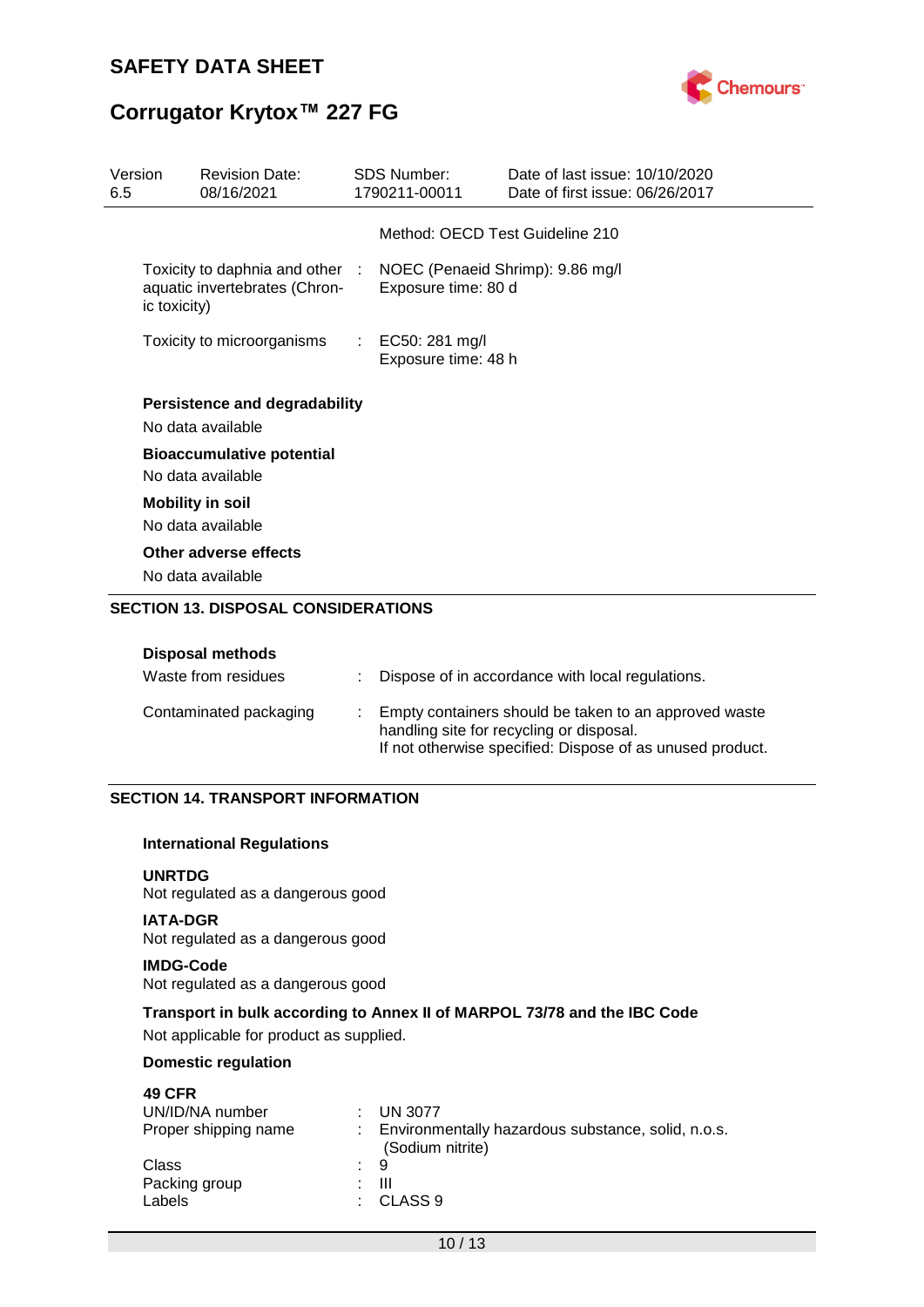

| Version                           | <b>Revision Date:</b> | <b>SDS Number:</b> | Date of last issue: 10/10/2020                                                                                         |
|-----------------------------------|-----------------------|--------------------|------------------------------------------------------------------------------------------------------------------------|
| 6.5                               | 08/16/2021            | 1790211-00011      | Date of first issue: 06/26/2017                                                                                        |
| <b>ERG Code</b><br><b>Remarks</b> | Marine pollutant      | : 171<br>no        | THE ABOVE INFORMATION ONLY APPLIES TO PACKAGE<br>SIZES WHERE THE HAZARDOUS SUBSTANCE MEETS<br>THE REPORTABLE QUANTITY. |

### **Special precautions for user**

The transport classification(s) provided herein are for informational purposes only, and solely based upon the properties of the unpackaged material as it is described within this Safety Data Sheet. Transportation classifications may vary by mode of transportation, package sizes, and variations in regional or country regulations.

### **SECTION 15. REGULATORY INFORMATION**

#### **CERCLA Reportable Quantity**

| <b>Components</b> | CAS-No.   | Component RQ | Calculated product RQ |
|-------------------|-----------|--------------|-----------------------|
|                   |           | (lbs)        | (lbs)                 |
| Sodium nitrite    | 7632-00-0 | 100          | 5050                  |

### **SARA 304 Extremely Hazardous Substances Reportable Quantity**

This material does not contain any components with a section 304 EHS RQ.

### **SARA 302 Extremely Hazardous Substances Threshold Planning Quantity**

This material does not contain any components with a section 302 EHS TPQ.

| SARA 311/312 Hazards        | $:$ No SARA Hazards |                                                                                                           |              |  |
|-----------------------------|---------------------|-----------------------------------------------------------------------------------------------------------|--------------|--|
| <b>SARA 313</b>             |                     | The following components are subject to reporting levels es-<br>tablished by SARA Title III, Section 313: |              |  |
|                             | Sodium nitrite      | 7632-00-0                                                                                                 | $>= 1 - 5\%$ |  |
| <b>US State Regulations</b> |                     |                                                                                                           |              |  |
| Pennsylvania Right To Know  |                     |                                                                                                           |              |  |
| <b>PFPE</b> fluid           |                     |                                                                                                           | Trade secret |  |
| Fluoropolymer               |                     |                                                                                                           | Trade secret |  |

### **California Prop. 65**

WARNING: This product can expose you to chemicals including Pentadecafluorooctanoic acid, which is/are known to the State of California to cause birth defects or other reproductive harm. For more information go to www.P65Warnings.ca.gov. Note to User: This product is not made with PFOA nor is PFOA intentionally present in the product; however, it is possible that PFOA may be present as an impurity at background (environmental) levels.

Sodium nitrite 7632-00-0

### **California List of Hazardous Substances**

Sodium nitrite 7632-00-0

#### **Additional regulatory information**

Sodium nitrite 7632-00-0

The United States Environmental Protection Agency (USEPA) has established a Significant New Use Rule (SNUR) for one of the components in this product. See 40 CFR § 721.4740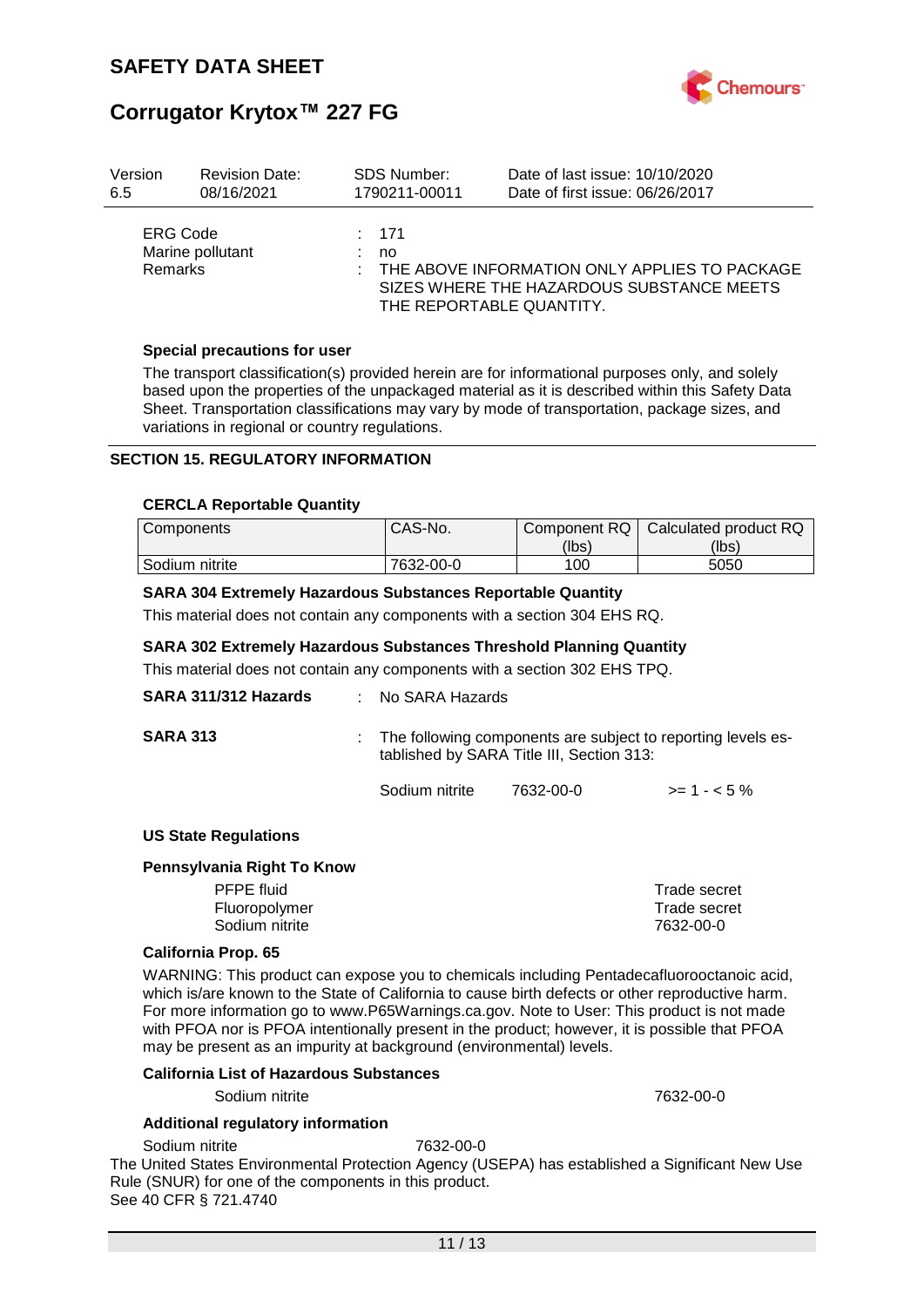

| Version | <b>Revision Date:</b> | SDS Number:   | Date of last issue: 10/10/2020  |
|---------|-----------------------|---------------|---------------------------------|
| 6.5     | 08/16/2021            | 1790211-00011 | Date of first issue: 06/26/2017 |

### **SECTION 16. OTHER INFORMATION**









HMIS® ratings are based on a 0-4 rating scale, with 0 representing minimal hazards or risks, and 4 representing significant hazards or risks. The "\*" represents a chronic hazard, while the "/" represents the absence of a chronic hazard.

Krytox™ and any associated logos are trademarks or copyrights of The Chemours Company FC, LLC.

Chemours™ and the Chemours Logo are trademarks of The Chemours Company. Before use read Chemours safety information.

For further information contact the local Chemours office or nominated distributors.

### **Full text of other abbreviations**

| <b>ACGIH</b>        | : USA. ACGIH Threshold Limit Values (TLV)                                                      |
|---------------------|------------------------------------------------------------------------------------------------|
| <b>NIOSH REL</b>    | : USA. NIOSH Recommended Exposure Limits                                                       |
| OSHA Z-1            | USA. Occupational Exposure Limits (OSHA) - Table Z-1 Lim-<br>its for Air Contaminants          |
| OSHA Z-2            | : USA. Occupational Exposure Limits (OSHA) - Table Z-2                                         |
| ACGIH / TWA         | : 8-hour, time-weighted average                                                                |
| <b>ACGIH / STEL</b> | : Short-term exposure limit                                                                    |
| ACGIH / C           | $\therefore$ Ceiling limit                                                                     |
| NIOSH REL / TWA     | : Time-weighted average concentration for up to a 10-hour<br>workday during a 40-hour workweek |
| NIOSH REL / ST      | : STEL - 15-minute TWA exposure that should not be exceeded<br>at any time during a workday    |
| NIOSH REL / C       | : Ceiling value not be exceeded at any time.                                                   |
| OSHA Z-1 / TWA      | : 8-hour time weighted average                                                                 |
| OSHA Z-2 / TWA      | 8-hour time weighted average                                                                   |
|                     |                                                                                                |

AIIC - Australian Inventory of Industrial Chemicals; ASTM - American Society for the Testing of Materials; bw - Body weight; CERCLA - Comprehensive Environmental Response, Compensation, and Liability Act; CMR - Carcinogen, Mutagen or Reproductive Toxicant; DIN - Standard of the German Institute for Standardisation; DOT - Department of Transportation; DSL - Domestic Substances List (Canada); ECx - Concentration associated with x% response; EHS - Extremely Haz-